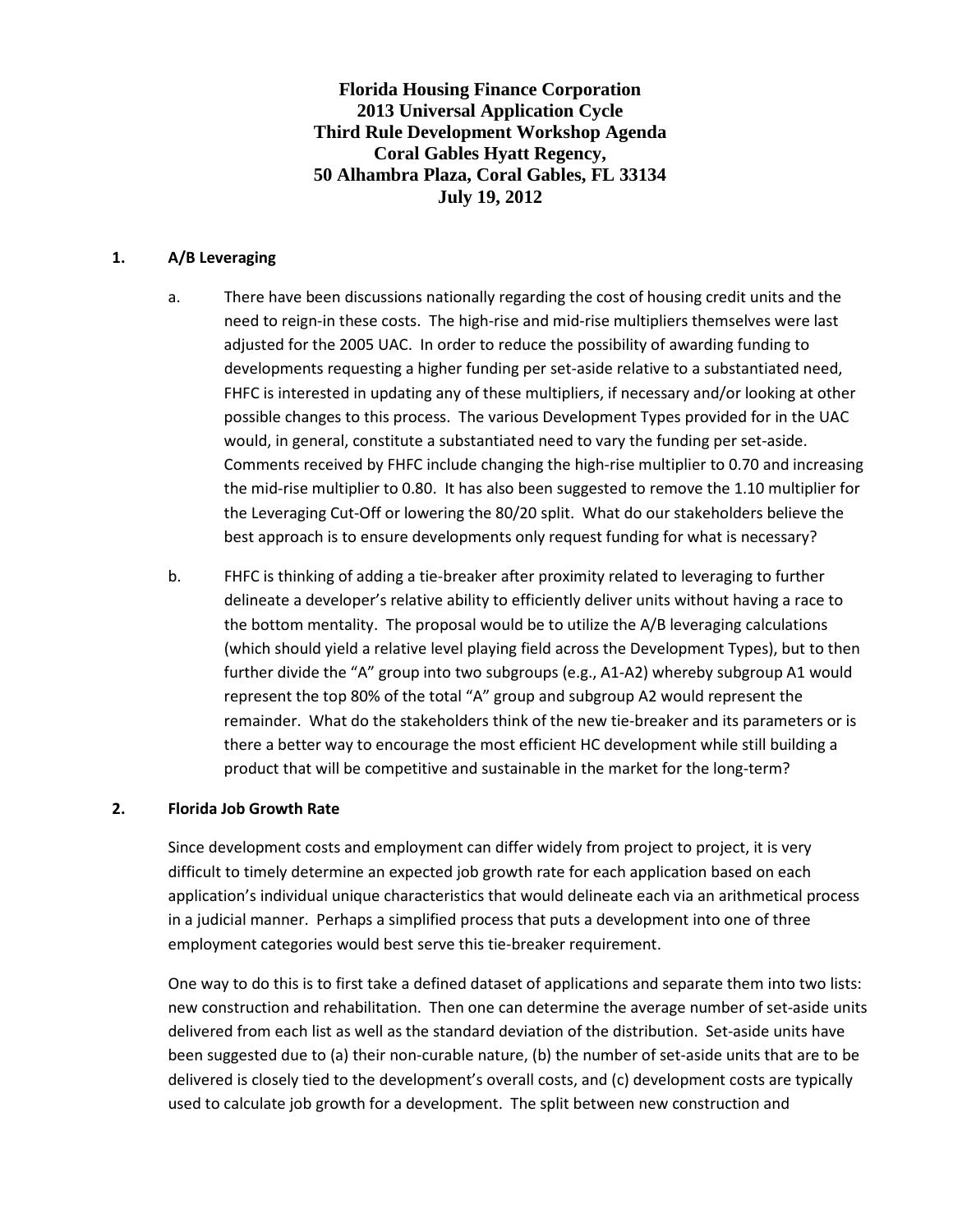rehabilitation is due to the wide variance in job creation between these two development types and it is best to compare like-kind developments.

*Proposal*: Analyze the funded applicants from the 2011 UAC (the immediately prior UAC) that have been accepted into credit underwriting by examining the average and standard deviation for the following groupings: (a) Rehab developments in Large counties, (b) Rehab developments in Non-Large counties, (c) NC developments in Large counties, and (c) NC developments in Non-Large counties.

When the 2013 UAC applicants are scored they will receive either a Job Growth Rate rating of a 1, 2, or 3 where 1 is the best. The basic premise is based on being above or below certain benchmarks which are calculated based on the particular dataset's average plus or minus an amount relative to one standard deviation (σ). There will be a separate dataset for each grouping listed above, at least to establish a dialogue.

As a note, this calculation is based solely on set-aside units delivered so without any compensating factors, the less costly Development Types would have an advantage by being able to deliver more units even though the lower costs typically translates directly into fewer jobs. As such the number of set-aside units will consequently be divided by the same leveraging multiplier used in the A/B Leveraging process. This adjustment will only be done to the incoming applications and not utilized to analyze the applicable datasets.

Using the prior year's UAC award list as the dataset allows applicants to know what rating they will earn prior to submission of the application. In analyzing the 43 developments that have accepted their invitations to enter credit underwriting from the 2011 UAC, one method of scoring parameters could be computed. As a note, since each standard deviation is relatively different, for policy purposes it is believe it would be best to treat all groupings identically by using one figure for each category that is close to the average of all deviations (e.g., 40%).

| <b>Grouping</b>         | Average  | Deviation $(\sigma)$ | $Avg - 1\sigma$ | $Avg + 1\sigma$ |
|-------------------------|----------|----------------------|-----------------|-----------------|
| NC, Large County        | 98 SAUs  | 39 SAUs              | 59 SAUs         | 137 SAUs        |
| NC, Non-Large County    | 81 SAUs  | 32 SAUS              | 49 SAUs         | N/A             |
| Rehab, Large County     | 124 SAUs | 50 SAUS              | 74 SAUs         | N/A             |
| Rehab, Non-Large County | 85 SAUS  | 34 SAUs              | 51 SAUs         | N/A             |

### *Analysis of the Number of Set-Aside Units*

#### *Florida Job Growth Rate Scores*

| <b>FJGR Score</b>       |                |                 |               |
|-------------------------|----------------|-----------------|---------------|
| NC, Large County        | >=137 SA Units | 60-136 SA Units | <=59 SA Units |
| NC, Non-Large County    | >=49 SA Units  | <49 SA Units    | N/A           |
| Rehab, Large County     | >=74 SA Units  | <74 SA Units    | N/A           |
| Rehab, Non-Large County | >=51 SA Units  | <51 SA Units    | N/A           |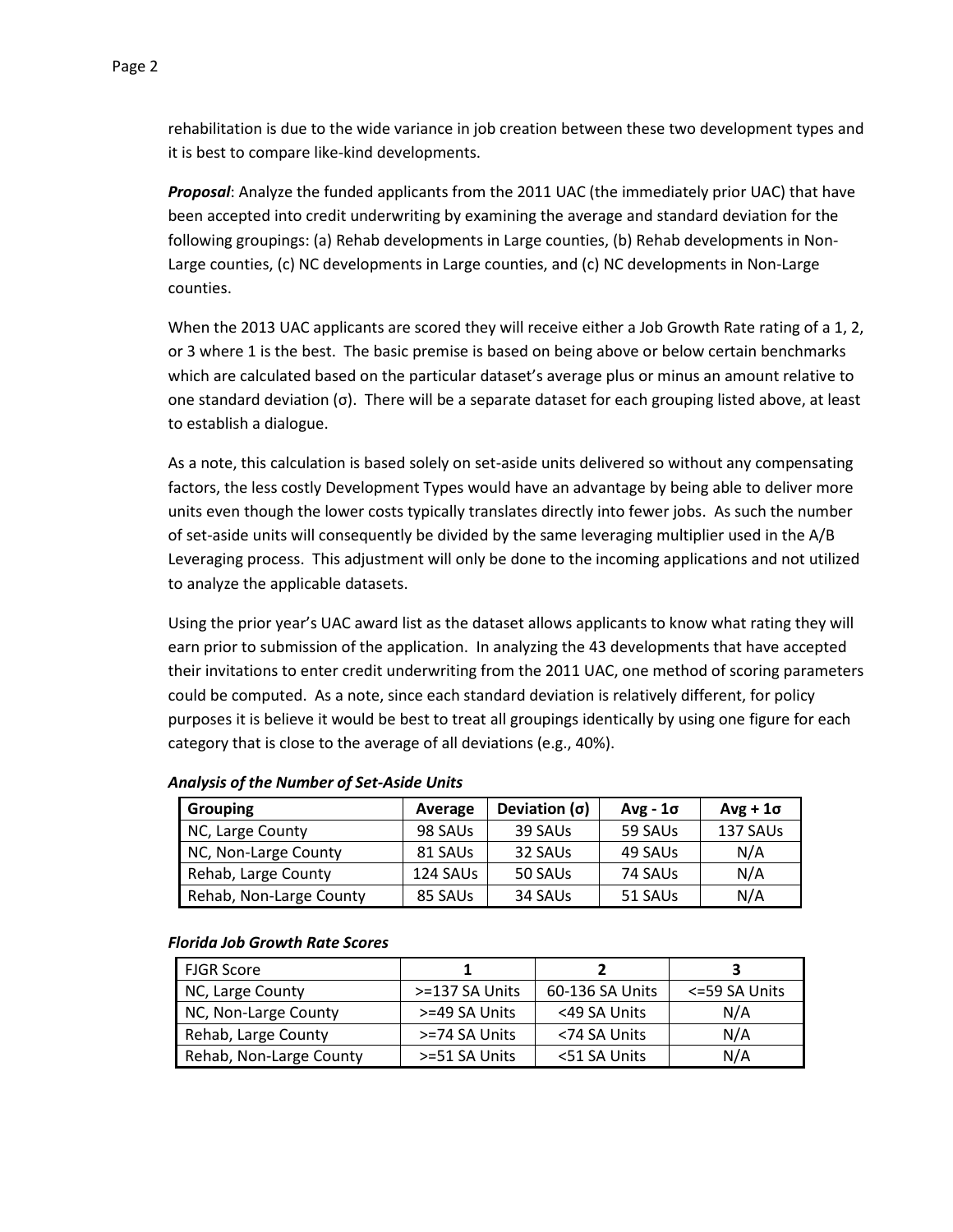An example would be if a 2013 UAC applicant came in with a proposed 96 set-aside unit NC high-rise in Miami-Dade County that qualified for the 0.70 (newly proposed) multiplier to be utilized in the A/B Leveraging determination, then that application would yield an equivalent Florida Job Growth Rate set-aside unit count of 137.1 set-aside units (96/0.70). That yields enough set-aside units to give that application an FJGR Score of 1 since it is >=137 SA Units.

A 40 set-aside unit NC mid-rise development in a Seminole County that qualified for the 0.80 (newly proposed) A/B Leveraging multiplier would yield the equivalent of 50 set-aside units, qualifying for a FJGR Score of 1, which would compete equally with the development proposed above in Miami-Dade on this tie-breaker.

FHFC would like to discuss the approach generally and to see if there is a better set of criteria we should be using.

## **3. Proximity to the Closest Development on the Development Proximity List**

In an effort to minimize the effects of the rapid concentration of developments within relatively small areas, FHFC is intending to completely eliminate the ability for an application to receive the automatic 10 proximity tie-breaker points that was offered in the 2011 UAC under Part III.A.10.b.(1) of the instructions. In order to earn any portion or all of the 10 proximity tie-breaker points in this section, each applicant would need to qualify via the parameters in Part III.A.10.b.(2).

## **4. Total Proximity Score Ranges**

FHFC is considering adopting a process to group applications together that are within ranges in order to reduce the likelihood that minuscule variances from one property to another does not negatively affect land pricing. By tying the groupings to the highest proximity score of all applications that pass threshold at final ranking which have not been withdrawn by the cure deadline, then no one can guarantee where the groupings will fall prior to application deadline. FHFC is currently proposing the following for discussion:

- $1<sup>st</sup>$  Grouping:  $> = 98.0\%$  (Example: If the highest proximity score of all the qualifying applications is 36.75, then the  $1<sup>st</sup>$  grouping will consist of all applications with a proximity score ranging from 36.015 (essentially 36.25) to 36.75.)
- $2^{nd}$  Grouping: >=95.5% that are not in the  $1^{st}$  grouping. (Example: If the highest proximity score of all the qualifying applications is 36.75, then the 2<sup>nd</sup> grouping will consist of all applications with a proximity score ranging from 35.09625 (essentially 35.25) to the highest possible score that is less than the  $1<sup>st</sup>$  grouping, essentially 36.00.)
- Any grouping lower than the  $2^{nd}$  Grouping  $(3^{rd}$ -20<sup>th</sup>): Each successive grouping will have its applicable percentage decreased by 2.5% relative to the next higher grouping, with a proposed maximum number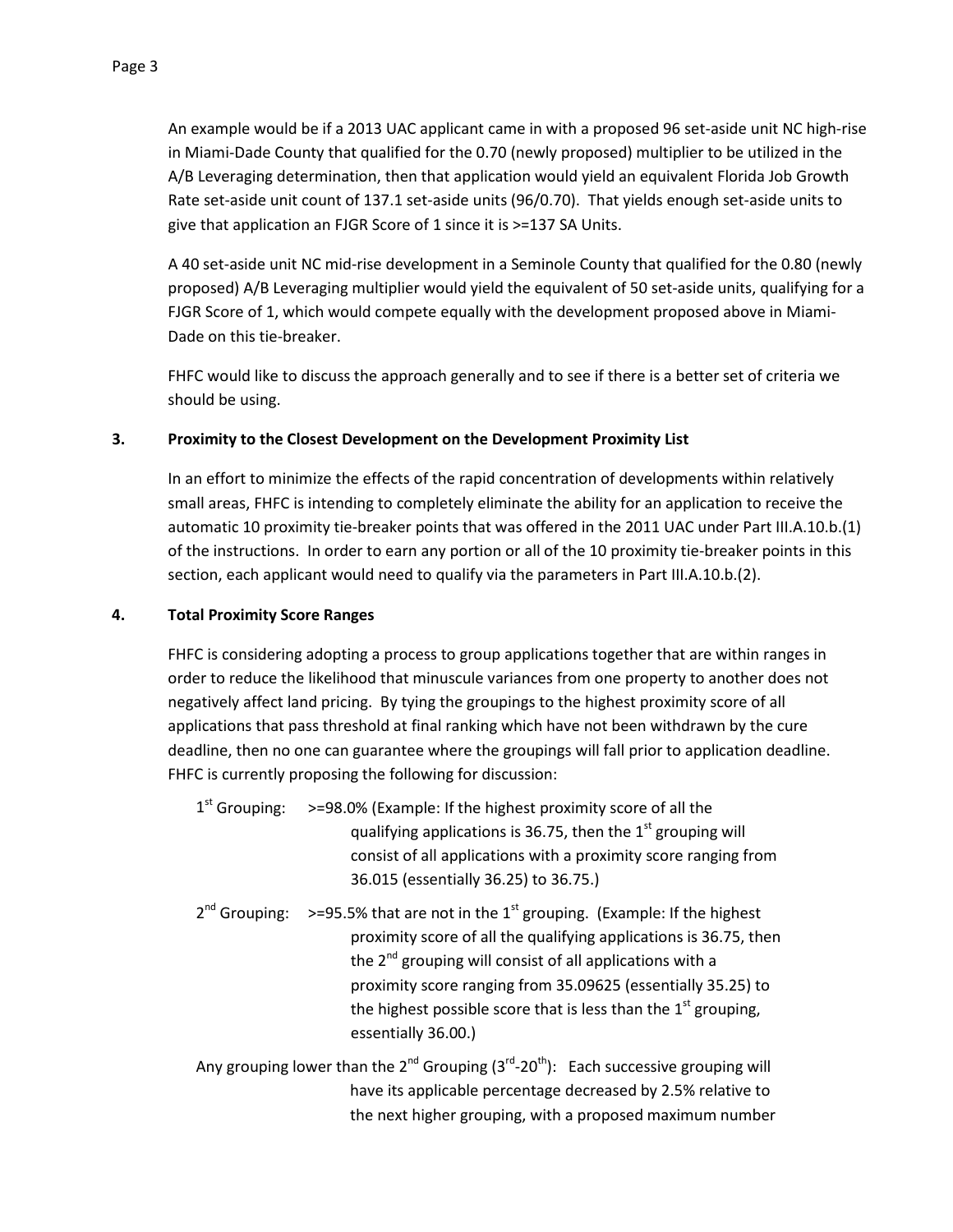of groupings of 20 where the last group will consist of all applications not qualifying to be in any higher priority grouping. (Example: 3<sup>rd></sup>=93.0% that are not in either the 1<sup>st</sup> or  $2^{nd}$  groupings,  $4^{th}$ >=90.5% that are not in groupings 1-3,  $5^{\text{th}}$ =88.0%, etc., 19<sup>th</sup>=53.0%, 20<sup>th</sup><19<sup>th</sup> grouping.)

### **5. TOD Goal Adjustments**

- a. In the 2013 UAC, there will only be one development awarded per county within the TOD Goal.
- b. All TODs that had a funded development in the 2011 UAC, regardless of whether the application was chosen as part of the TOD Goal or not, will have a 0.5 mile circle drawn around the applicable rail station where no development will be allowed to be awarded in the 2013 UAC.

### **6. HOME Rental Allocation**

The amount of HOME Rental funds that can be awarded for the qualified Homeless demographic will have a maximum of the lesser of \$50,000 per unit or \$4.0 million total.

### **7. Local Government Incentives**

The four local government incentive forms have been combined into one form.

### **8. Local Government Contributions/Support**

FHFC is considering replacing the local government contributions criteria with a letter of support instead. There are a couple of factors working toward this change. The first is the relative difficulty local governments in general have in providing the cash support required to meet the hurdle for all applicants that seek the contributions. The second is the need to document the communication between the applicants and the local governments on the front-end of the application process with the need to recognize the local governments' support of the transaction. If a local government has the resources and feels the need to put a scoring priority on a development that otherwise would not seemingly fall within an expected funded ranking range, a different ranking process would need to recognize such a local government priority.

### **9. Local Government Priorities to boost Total Proximity Score**

FHFC recognizes that there are some local government affordable housing priorities that are not addressed in the UAC and perhaps there are some instances where a formal process must be in place to allow such local government knowledge and priorities to have a higher impact in the UAC ranking process. To incorporate such priorities, FHFC would need to understand how local governments document its affordable housing priorities. One of these components would be the recognition of a strong financial support of the transaction where the local government is providing, for example, a minimum of 10%-15% of the total development cost where the local funding must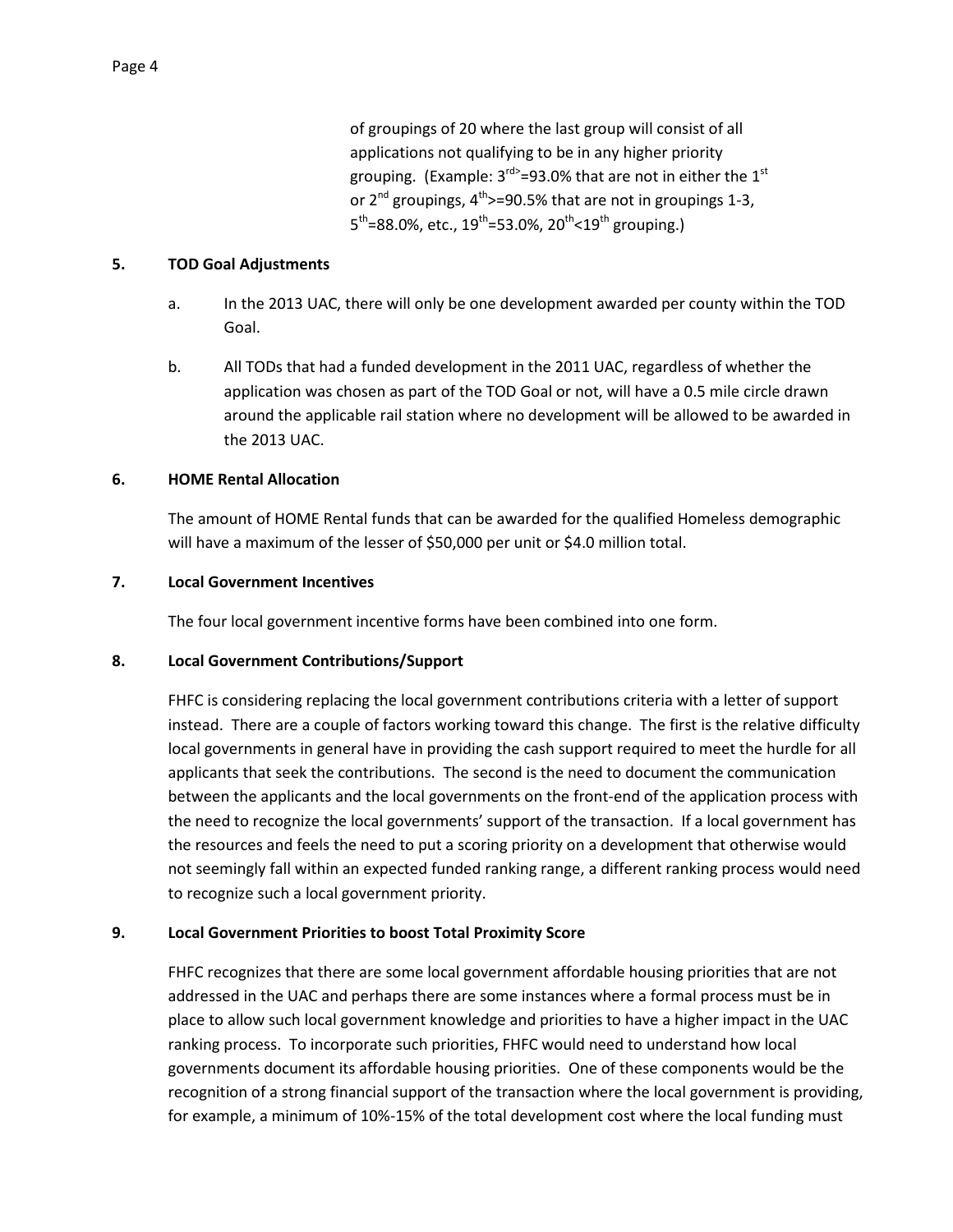close in order to comply with the associated ranking boost. Another is to recognize certain delineated areas designated by the local government in a redevelopment plan that has been approved and adopted by ordinance or resolution at least one year prior to the application deadline, and that target local funds to specific geographic areas (the geographic area cannot be the entire town or city that has adopted the plan) for both commercial/retail and low income residential projects (serving residents at, or below, 60 percent AMI). The last component for consideration would be one where a local government went through a Request for Proposal and has entered into a development agreement with a developer (public/private partnership) to provide affordable housing on a specific site.

What criteria should FHFC consider in determining which local plans appropriately address the affordable housing priorities? What are methods which FHFC should take into consideration in establishing criteria to recognize these local government priorities so they can be competitive with other developments that score well within the existing FHFC ranking process? The method FHFC was thinking of is to boost the application's Proximity Tie-Breaker Score. Since the application probably doesn't score well within the FHFC existing process, giving a boost of say two groupings to the Proximity group, it should be able to better compete. For instance, if an application's normal Proximity score is 26.0, it would normally receive a ranking in the  $12<sup>th</sup>$  grouping utilizing the assumptions provided in agenda item 4 above. If it qualifies for this boost, it would then be ranked based on being in the  $10^{th}$  grouping for Proximity instead. Perhaps a boost should be offered for each of the three ways a local government priority can be met.

### **10. Finance Documents**

FHFC would like to document loan and equity funding via a certification form from the lender or the syndicator, respectively, instead of receiving the standard letter. FHFC has received comments from some lenders and syndicators regarding the previous version and would like to hear comments regarding the use of the forms as well as to continue comments about the suggested wording in the form itself.

### **11. Updating the minimum criteria for a concrete development**

There has been a comment submitted that requests a better understanding of the qualifications of a development that needs to meet the concrete construction criteria. The following has the suggested update:

*Part III.A.3.b. For purposes of this Application, in order for a proposed Development to be considered to be concrete construction the proposed Development must meet the following specifications: (i) new construction buildings must have the following poured concrete or concrete masonry elements: all wall and exterior structural elements, not to include roofs; and structural elements at and under the ground floor, as well as the ground floor itself; …*